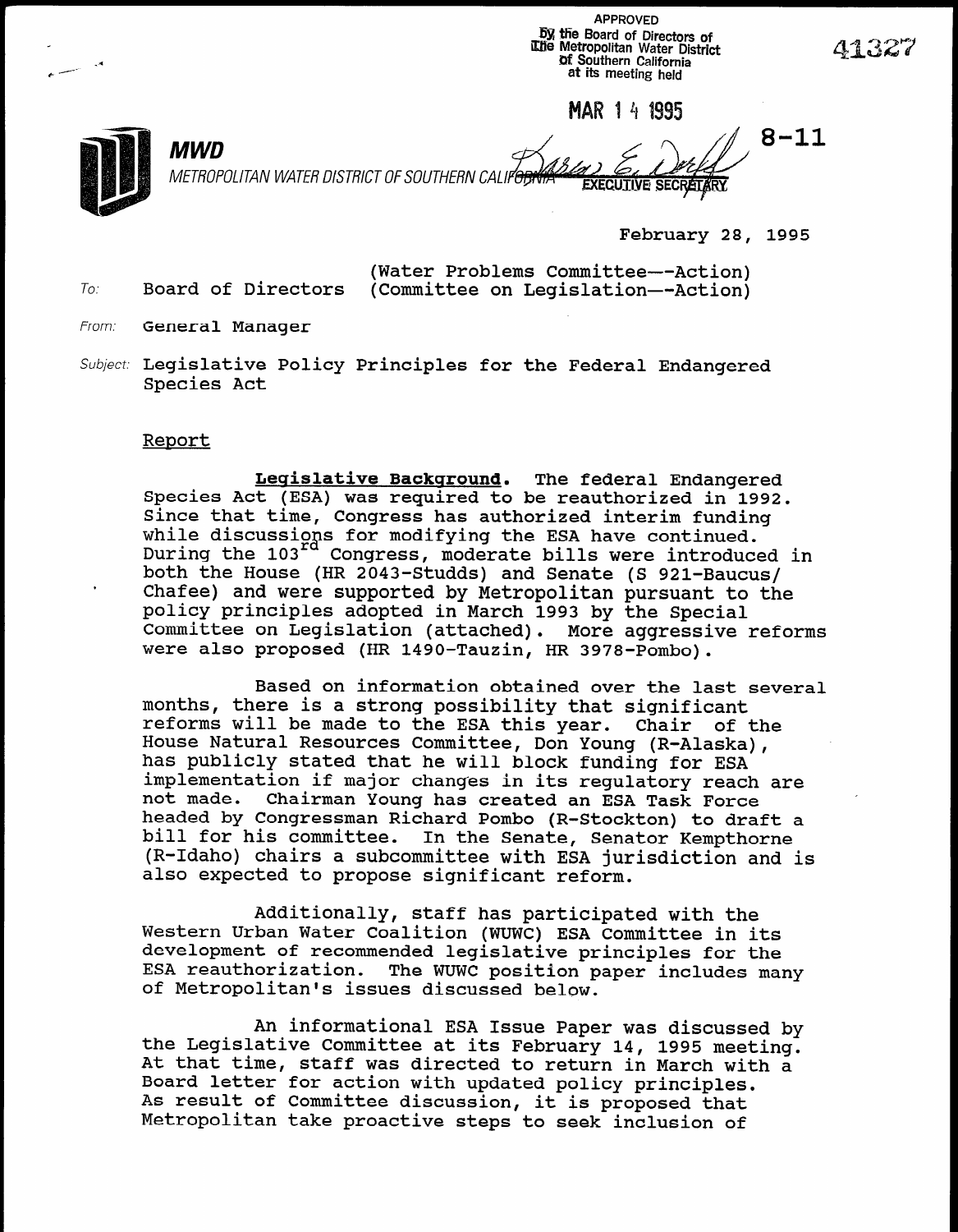Board of Directors -2-<br>
-2-<br>
February 28, 1995

voluntary natural systems management as a parallel, separate track from species protections. Metropolitan would seek additional provisions as discussed below.

#### Primary Objective for ESA Reauthorization

Inclusion of a voluntary natural systems management track in the ESA that exempts covered areas from species protections is fundamental to resolving ecological issues affecting Metropolitan's sources of supply and facilities planning and operations within its service area.

# Voluntary Participation in Natural Systems

Management. Resolution of Bay-Delta and Colorado River endangered species situations will require a systems approach due to the number of species that are listed or are seriously declining. Because single species protections are piecemeal rather than comprehensive, they can create situations where protections are inadequate while the economic costs of listing are high. Additionally, the systems approach is consistent with a purpose of the ESA which is to "provide a means whereby the ecosystems upon which endangered and threatened species may be conserved..."

Staff are proposing that this natural systems approach would be voluntarily pursued, and to provide necessary incentives for more comprehensive protection, covered areas would not be subject to single species regulations. Ecosystems would need to be defined so that spatial areas and their functions and values could be identified. Guidance for determining levels of protection and sustainability would also need to be developed.

## Secondary Objectives for ESA Reauthorization

Inclusion of the following principles in the ESA would also be beneficial to Metropolitan.

Pre-listing Agreements. While obtaining provisions for a natural systems management approach is Metropolitan's first priority, provisions for pre-listing agreements are necessary to support early conservation of declining specie under the species-by-species approach. Because a portion of Metropolitan's capital improvement program is dependent upon a multi-species pre-listing agreement, it is necessary that one of these two approaches be provided for in law. There has been wide support for statutory authorization of binding pre-listing agreements for candidate endangered species, and language was included in the Baucus/Chafee bill (S 921) during the 103<sup>14</sup> Congress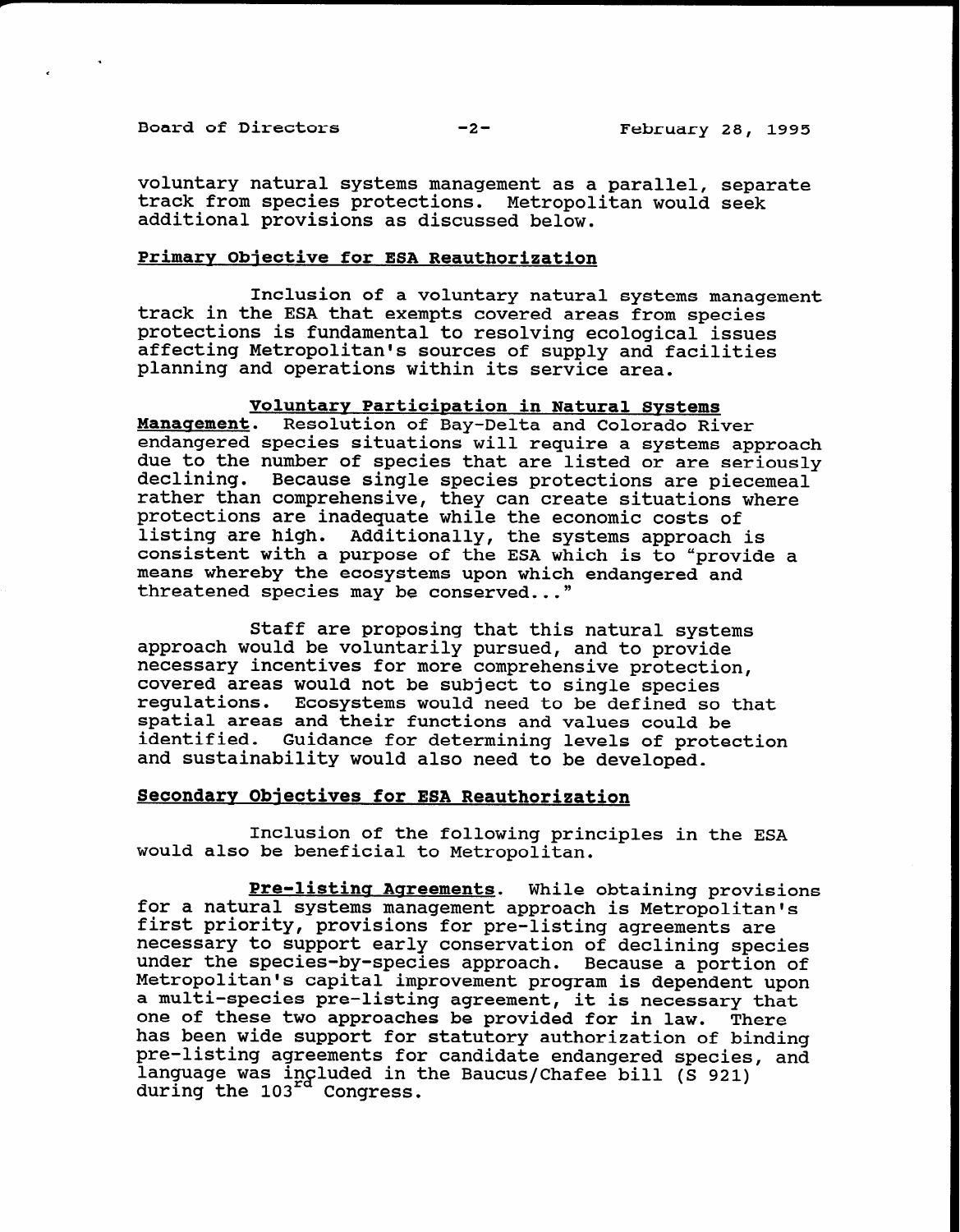State Role. State governments have limited control of the nature or timing of ESA decisions within their boundaries. Should a State assume implementation of the ESA, the Secretary is required to review the State's program on an annual basis. Thus, the ESA must be implemented in conformance with federal views regardless of administration. Inconsistencies between State and federal plans and policies have created significant dilemmas. To rectify thi situation, consideration should be given to providing the States with greater leeway to uphold the basic purposes of the ESA.

Mitiaation Bankinq. Mitigation banking has proven very useful in dealing with compensation for a variety of environmental impacts. In this context, banking allows large masses of real estate to be acquired with pre-established credits to be used as needed. This technique can be both ecologically and economically effective. Because a large area of land and/or water is set aside, it is much more likely to provide for the habitat needs of plants and animals from the bottom to the top of the food chain. In this respect, banking promotes the natural systems approach advocated above. However, concerns have been raised that mitigation banks and their ready availability of credits diminishes incentives to avoid and minimize impacts. Additionally, creation of habitat, sometimes associated with banking, has not always provided ecological values of natural habitats.

#### Recommended Policy Principles

Staff recommends that Metropolitan update its ESA policy principles and support legislative activities as follows:

- Proactively pursue inclusion of a voluntary natural systems management approach as an alternate track to single species protection.
- Continue to support binding pre-listing agreements that are subject only to review for adherence to terms at the time of any subsequent species listing.
- Support provisions for appropriate mitigation banking where it promotes conservation of natural systems.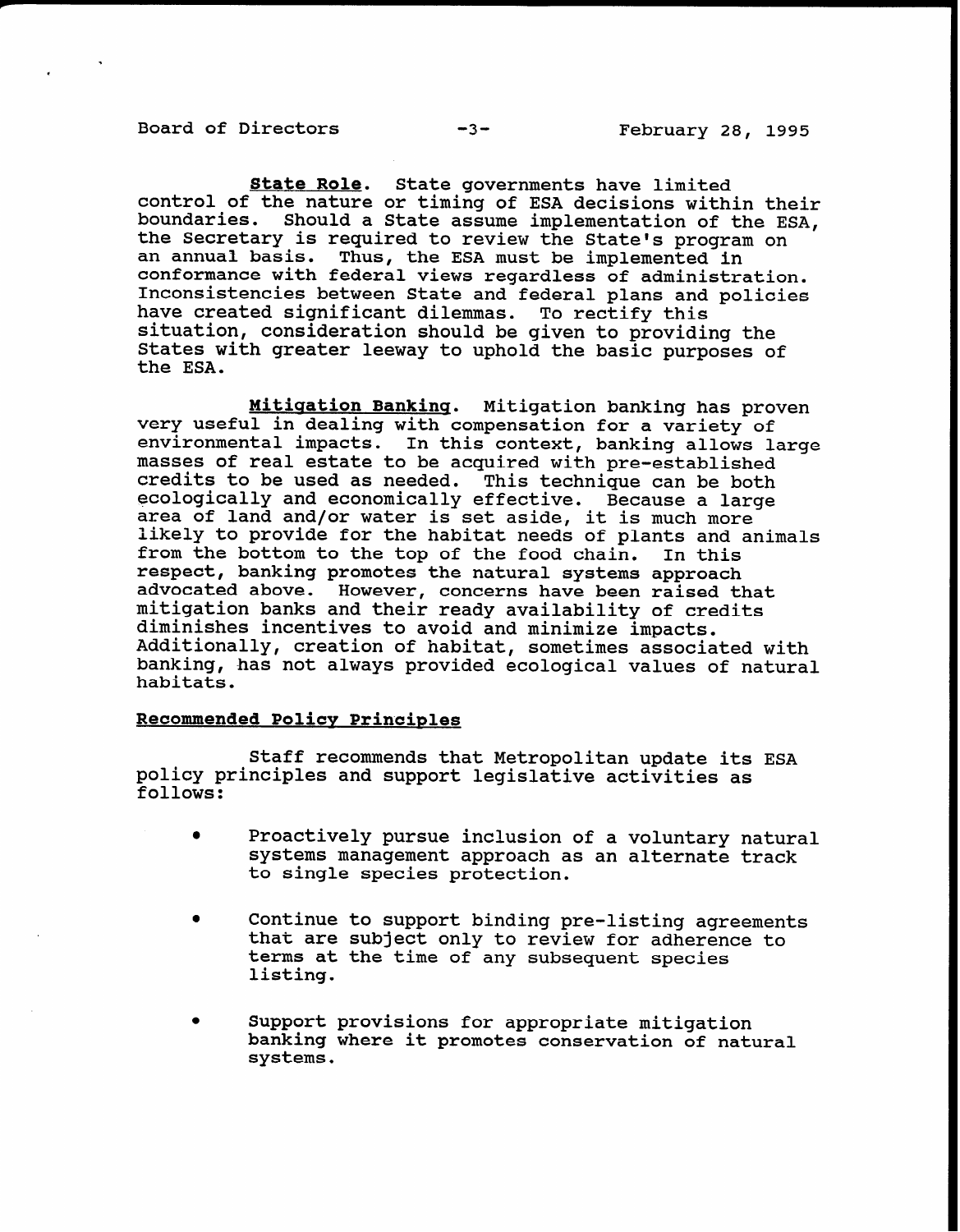Board of Directors -4- February 28, 1995

- <sup>0</sup>Support provisions that would allow States greater leeway in the implementation of the ESA.
- <sup>0</sup>Continue to support provisions that specify that decisions of a State regulatory body pursuant to State water law would prevail over requirements of the ESA.
- Continue to support a moderate approach to amending the ESA that improves its workability and ability to meet goals.

Recommendation

It is recommended that your Board adopt legislative policy principles for the Endangered Species Act as discussed above.

> John R. Wodraska General Manager

Submitted by:

General Manager

KMK:cl

Attachment

Concur:

**John** Wodraska R. General Manager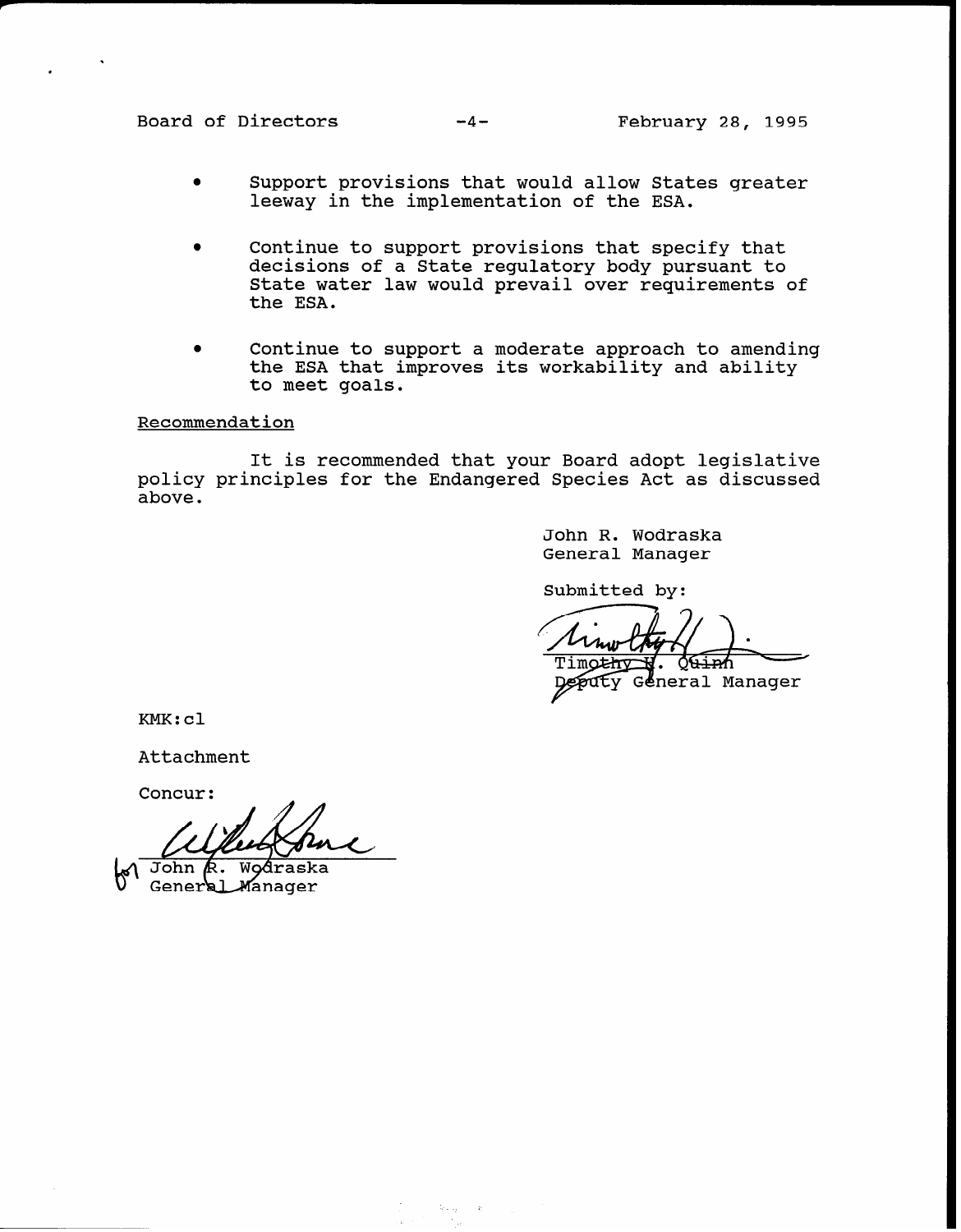$\ddot{ }$ .  $\ddot{ }$  413

Attachment F

-, y- MWD ; 1 . METROPOLITAN WATER DISTRICT OF SOUTHERN CALIFORNIA

January 8, 1993

(Executive Committee--Information) Board of Directors (Special Committee on Legislation-- Information) General Manager

Federal Endangered Species Act Reauthorization Update

#### Report

 $\cdot$  .  $\cdot$  if  $\cdot$  ,  $\cdot$  ,  $\cdot$ 

The Federal Endangered Species Act (ESA) was required to be reauthorized in 1992. This was postponed until the present Congress with interim financing being provided.

Last February, the Board of Directors authorized staff to seek an amendment to the ESA to provide the United States Fish and Wildlife Service (USFWS) the flexibility to approve conservation plans for species in advance of listing and to commit to issue an incidental take permit upon any subsequent listing of those species. Such plans would insure that projects underway would not be halted upon a listing until a permit is obtained. This proposal has received good support. The provision will be included in some of the bills expected to be introduced in the new session of Congress. Continued work by staff is essential to insure that this is included in the bill ultimately enacted. (Exhibit A - Copy of February Board Lette Exhibit B - MWD Legislative Proposal

Based upon recent meetings in Washington D.C. with Congressional staff, the USFWS and environmental representatives; the following is an update on the status of reauthorization legislation.

There is agreement that the ESA will be reauthorized during this session of Congress. However, it is anticipa that this will not occur until 1994. The environmen community agrees with this assessment although it will try to advance the date.

Neither of the Committees in the House or Senate which will hear this legislation have yet drafted a bill which will become a primary reauthorization vehicle. No estimate on when these bills will be introduced could be given.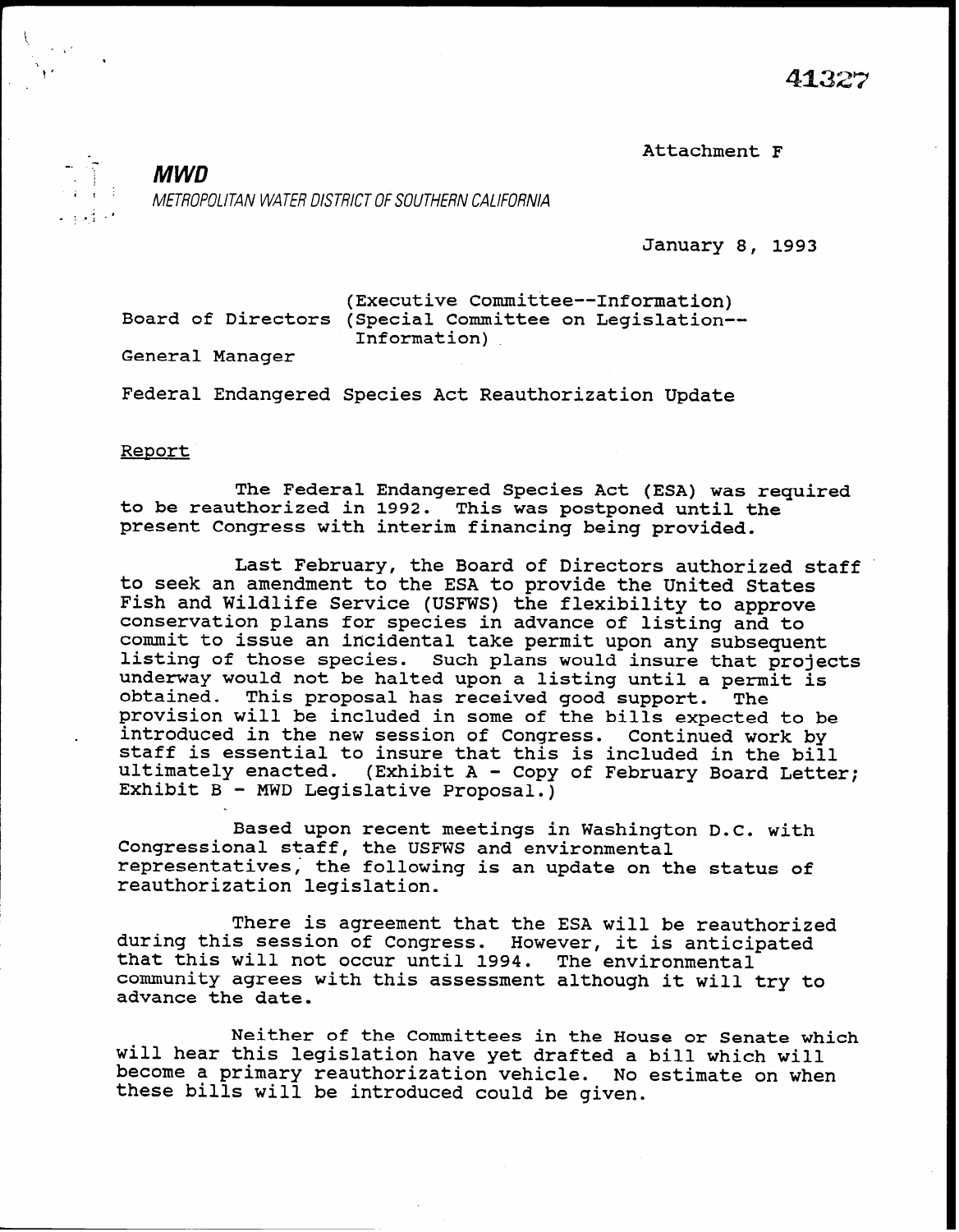# Board of Directors -2- January 8, 1993

It is presently anticipated that the bill ultimately enacted will reauthorize appropriations for the ESA and include provisions for assistance in development of plans to conserve species which are considered candidates for listing. This would be along the lines of H.R. 4045 introduced by Congressman Studd; last session. There is virtually no support for extensive changes in the ESA and little likelihood of creating a coalition which could change this situation.

adopted. No specific environmental community position has been It strongly supports the reauthorization of the ESA essentially in its present form and will forcefully oppose any attempt to weaken its provisions.

The primary bill seeking to extensively weaken the ESA will probably be a reintroduction of H.R. 6134 introduced lat last session by Representative Tauzin. The bill has been artfully drafted and on its face appears to be quite logical. The Tauzin Bill affects every essential provision of-the ESA. In each instance, the Act would be substantially weakened. The result would be essentially the same as repealing the ESA. Given budget and time constrains placed upon the USFWS, any action by that agency would be paralyzed. Given the curre political climate, it does not stand much of a chance of passage. (Exhibit C - Summary of H-R. 6134)

It is believed that the Tauzin Bill was drafted by a group headed by Mr. Zabo, an attorney in Washington D. C. He is currently seeking to create a coalition of interests to support the bill and is actively soliciting support in California. Mr. Zabo previously assembled the coalition seeking to weaken wetland legislation. The political base for wetland opposition is much broader than exists for endangered species matters.

Nothing in this letter is to imply that there are not substantial problems with the ESA. USFWS is grossly underfund to properly administer the Act. There is a backlog of list: requests which will take years to handle. Procedurally, it is most difficult to get a permit for incidental take which causes inordinate delays and expense to project proponents. The inordinate delays and expense to project proponents. The standards for finding a species endangered need to be improved so that the determination is not left to the personal discretion of the reviewing USFWS personnel. Eventually, an overhaul of the Act will be required.

This may be precipitated by a series of lawsuits being brought by the environmental community to compel listings or designation of critical habitat. For example, the USFWS recently agreed in the settlement of a lawsuit brought by The Fund for Animals that by no later than September 30, 1996, it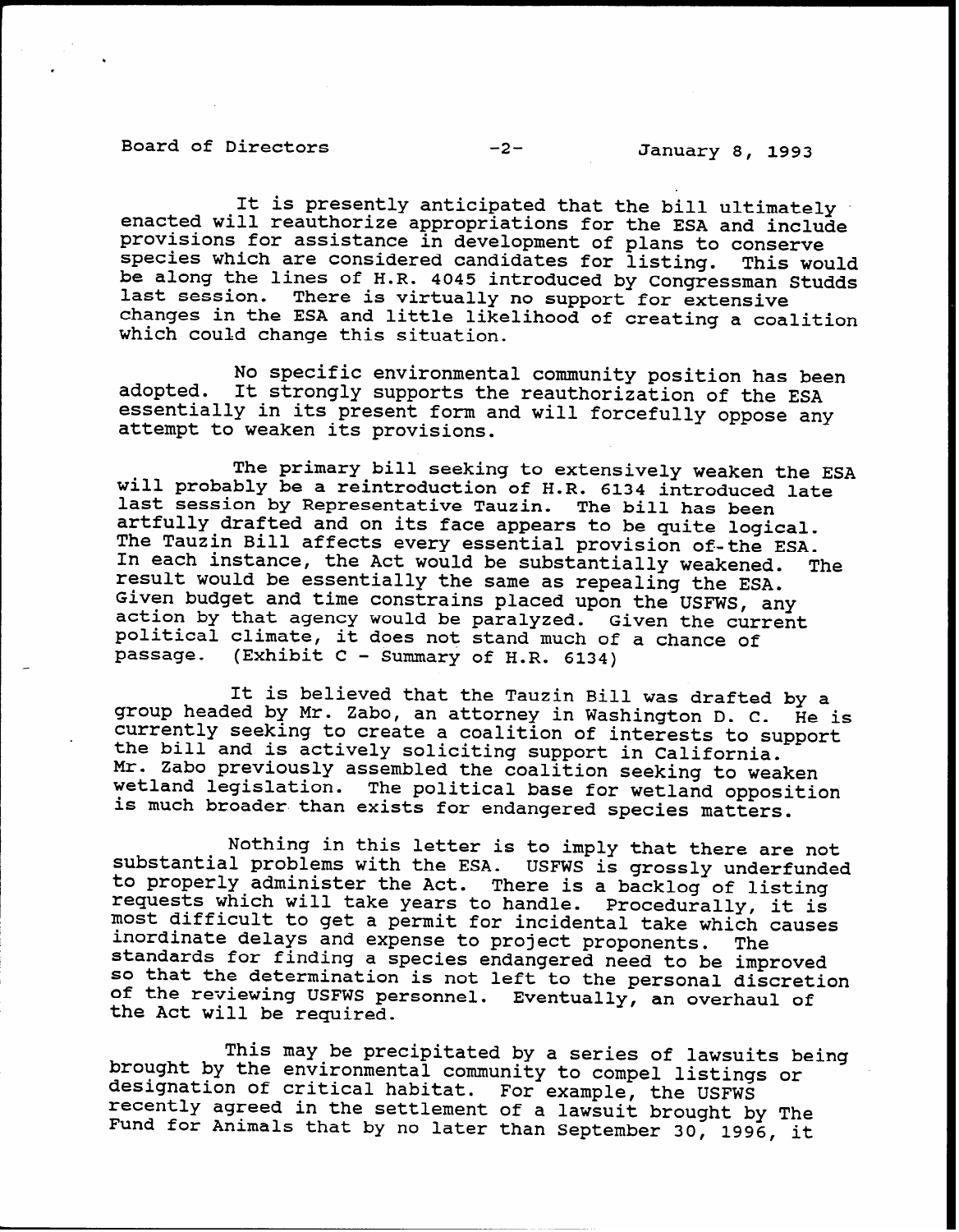# Board of Directors -3-<br>
January 8, 1993

.

--

will propose for listing all species that were officially categorized as C-l as of September 1, 1992. Several hundred species are on the C-l list. This probably will have a most adverse effect on the administration of the ESA in other areas. Another lawsuit brought by the Sierra Club Legal Defense Fund has required the USFWS to designate the critical habitat for the least Bell's vireo in Southern California. This designation is expected in the immediate future.

Metropolitan, given the political realities of suppor for the ESA, has sought to work proactively in making the process work for its projects in Southern California. Consequently, the Board decision was to work on the discrete measure to obtain authorization for pre-listing agreements. Northern California events eventually may cause a reevaluation of this position. However, from a realistic standpoint, proceedings under the ESA in that location are advanced to a point where changes in the Act may not affect the outcome.

A listing of ESA reauthorization issues which the Board may wish to discuss and provide guidance to'staff, is attached as Exhibit D.

### Board Committee Assignments

This letter is referred for information to:

to study, advise and make recommendations with regard to The Executive Committee because of its responsibility legislation sponsored by Metropolitan or in any way affecting Metropolitan, pursuant to Administrative Code section 2417 (a);

The Special Committee on Legislation because of its responsibility to review staff's recommendations for positions on legislation, pursuant to Administrative Code Section 2581(b).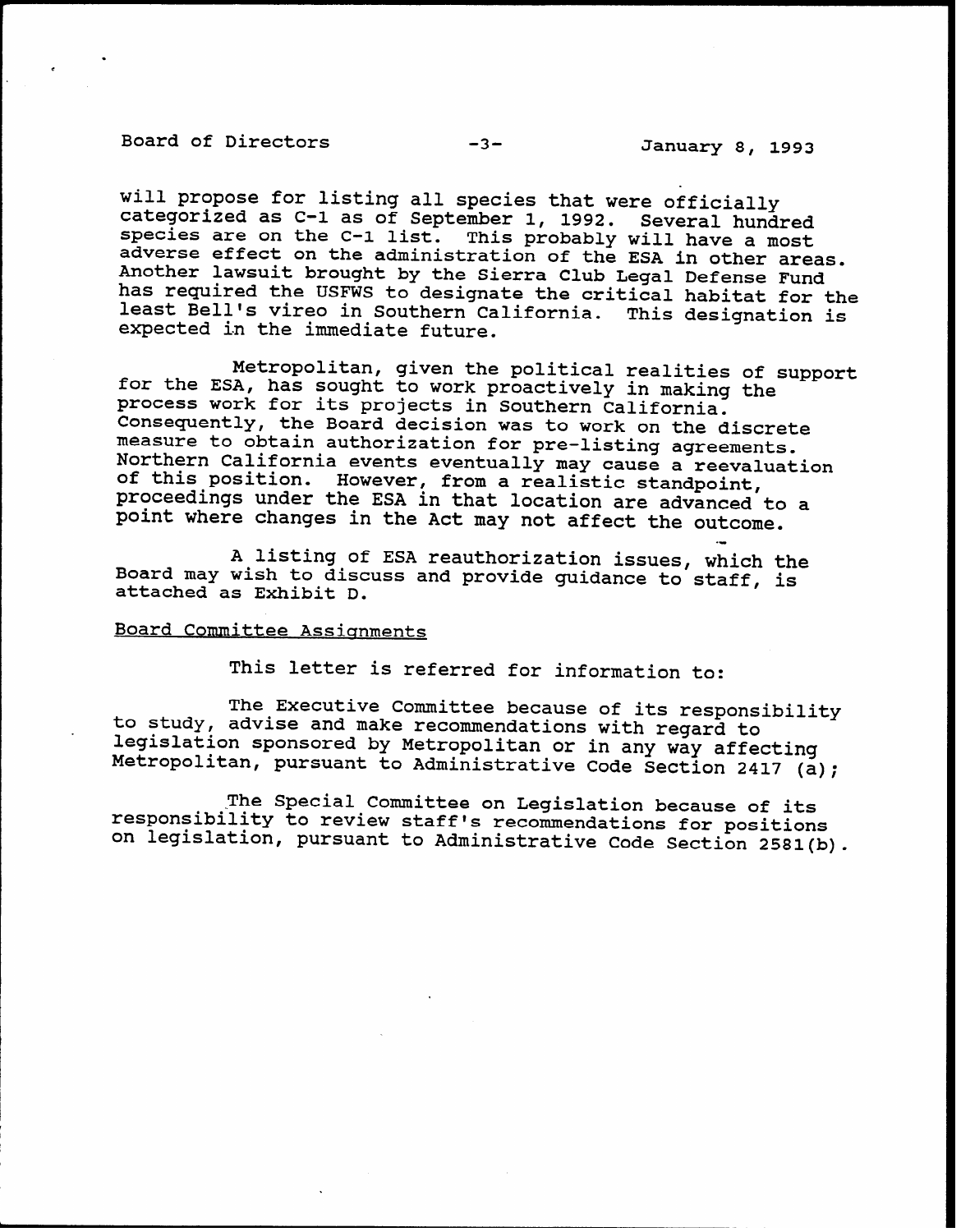Board of Directors -4- January 8, 1993

Recommendation

.

.

EXECUTIVE COMMITTEE AND SPECIAL COMMITTEE ON LEGISLATION FOR INFORMATION.

-This letter is for the information of the Board. Staff will continue to seek inclusion of the pre-lis provision in the ESA reauthorization bill. It will also continue to monitor the future developments, analyze legislat as it is introduced and develop recommendations for Board consideration when the situation is better defined. ,

.-

\_ - 10 - IV A N GALO 1772. NASA A LUGU

1 - i. 7 <- I. \_I '.'L,Z : \_ L .;r;- I. . . A' \_ 1\_ \_ L.

. .

NGT/lf

Attachments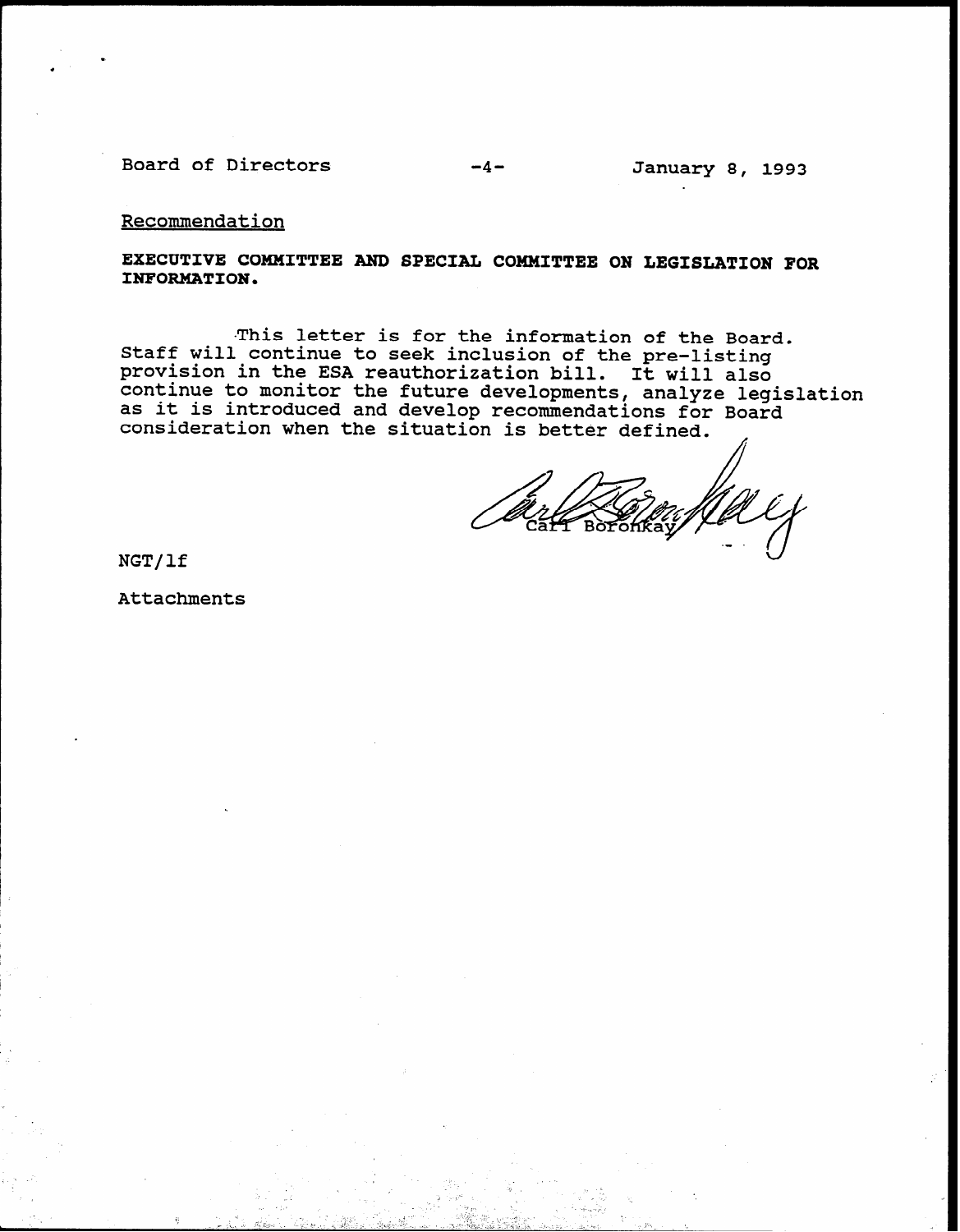## Exhibit D

Endangered Species Act Reauthorization Issues for Discussion

Issue: Should Metropolitan continue to support a limited amendment of the ESA as opposed to the Tauzin approach?

Policy Options:

 $\mathcal{L}^{\text{max}}$ 

- 1. Yes Should continue to support those limited issues which appear to have a chance of adoption, will improve the operation of the Act and preserve the credibility of Metropolitan.
- 2. No- Policy of confrontation is the only way to obtain any significant change in ESA.

Recommendation: Continue to pursue option 1.

Issue: Should Metropolitan consider modifying its pre-listing legislative proposal to condition issues of an incidental takes legislative proposal to condition issuance of an incidental take permit for a species subsequently listed upon no changed circumstances at that time?

Policy Options:

- 1. Continue present position as changed circumstances oncinue present position as changed circumstances zequirement would constitute a penalty for peing j
- Agree to inclusion of changed circumstances limitation provided it is severely limited in application.<br>3. Agree to inclusion of the limitation.
- 

Recommendation: Continue to pursue option 1.

Issue: Should Metropolitan support inclusion of a provision in <u>Issue</u>: Should Metropolitan support inclusion of a provi the ESA Reauthorization specifically endorsing multi-species conservation planning?

- 1. Yes multi-species planning provides basis to es - multi-species planning provides basis to comprehensively deal with an area rather than having to repeat the process for each species.<br>2. No - Raises a controversial issue which
- No Raises a controversial issue which could detract from successfully obtaining pre-listing provision.<br>Yes - support if proposed by someone else.
- 

Recommendation: Option 1.